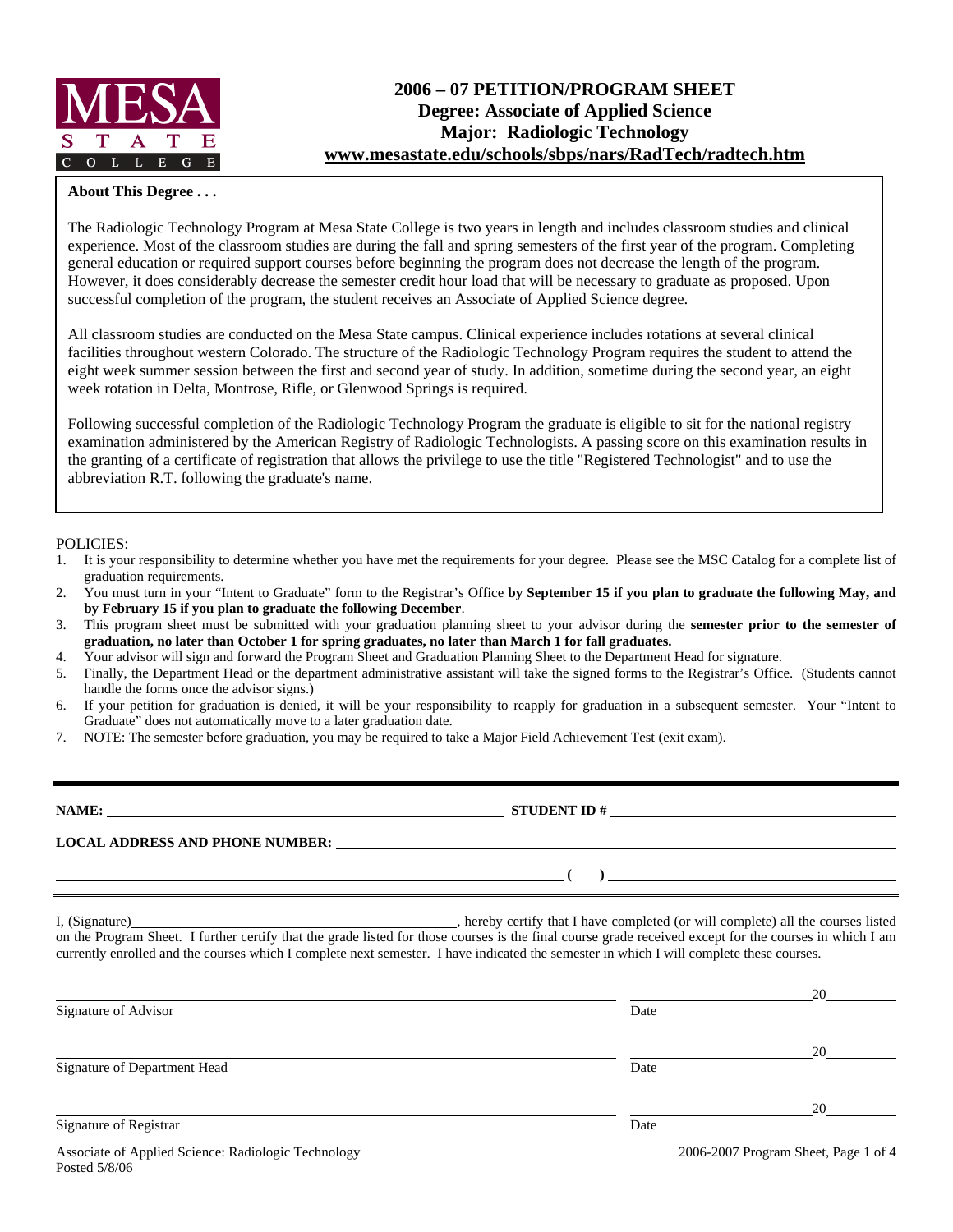- A cumulative grade point average of 2.0 or higher must be maintained for all courses taken and for the courses which comprise the area of emphasis in RTEC.
- It is recommended that students work closely with a faculty advisor when selecting appropriate courses and scheduling classes.

| <b>GENERAL EDUCATION</b> (18 Semester Hours)                                     |     |                         |       |      |      |           |             |      | <b>PREREQUISITES</b> (4 Semester Hours) |       |      |      |                                                                       |
|----------------------------------------------------------------------------------|-----|-------------------------|-------|------|------|-----------|-------------|------|-----------------------------------------|-------|------|------|-----------------------------------------------------------------------|
| Course                                                                           | No. | Credit                  | Grade | Term | Year | Trns/Subs | Course      | No.  | Credit                                  | Grade | Term | Year | Trns/Subs                                                             |
| <b>English</b> (6 semester hours)                                                |     |                         |       |      |      |           |             |      |                                         |       |      |      | <b>Prerequisites</b> (4 semester hours, not counted in program hours) |
| <b>ENGL</b>                                                                      | 111 | $\overline{\mathbf{3}}$ |       |      |      |           | <b>BIOL</b> | 209  | $\overline{\mathbf{3}}$                 |       |      |      |                                                                       |
| ENGL                                                                             |     |                         |       |      |      |           | BIOL        | 209L | $\frac{1}{2}$                           |       |      |      |                                                                       |
| <b>Mathematics</b> (4 semesters)                                                 |     |                         |       |      |      |           |             |      |                                         |       |      |      |                                                                       |
| <b>MATH</b>                                                                      | 113 | $\frac{4}{1}$           |       |      |      |           |             |      |                                         |       |      |      |                                                                       |
| Social and Behavioral Science, Humanities or Selected Speech Courses             |     |                         |       |      |      |           |             |      |                                         |       |      |      |                                                                       |
| (6 semester hours) PSYC 150 recommended.                                         |     |                         |       |      |      |           |             |      |                                         |       |      |      |                                                                       |
| <b>PSYC</b>                                                                      | 150 | 3                       |       |      |      |           |             |      |                                         |       |      |      |                                                                       |
|                                                                                  |     | $\overline{\mathbf{3}}$ |       |      |      |           |             |      |                                         |       |      |      |                                                                       |
| <b>Kinesiology</b> (2 semester hours)                                            |     |                         |       |      |      |           |             |      |                                         |       |      |      |                                                                       |
| KINE/HPWA                                                                        | 100 |                         |       |      |      |           |             |      |                                         |       |      |      |                                                                       |
| <b>KINA/HPWE</b>                                                                 |     |                         |       |      |      |           |             |      |                                         |       |      |      |                                                                       |
| See the M.S.C. catalog for the list of approved KINA/HPWE/Selected DANC courses. |     |                         |       |      |      |           |             |      |                                         |       |      |      |                                                                       |
|                                                                                  |     |                         |       |      |      |           |             |      |                                         |       |      |      |                                                                       |

#### **Associate of Applied Science in Radiologic Technology Course Requirements** (57 Semester Hours)

| Course      | No.  | Credit                               | Grade | Term | Year | Trns/Subs | Course      | No.        | Credit                  | Grade | Term | Year | Trns/Subs |
|-------------|------|--------------------------------------|-------|------|------|-----------|-------------|------------|-------------------------|-------|------|------|-----------|
|             |      | Didactic Courses (27 semester hours) |       |      |      |           |             |            |                         |       |      |      |           |
| <b>RTEC</b> | 120  | $\overline{\mathbf{3}}$              |       |      |      |           | <b>RTEC</b> | 132        | 2                       |       |      |      |           |
| <b>RTEC</b> | 121  | $\frac{2}{2}$                        |       |      |      |           | <b>RTEC</b> | 132L       | - 1                     |       |      |      |           |
| <b>RTEC</b> | 121L | $\overline{1}$                       |       |      |      |           | <b>RTEC</b> | 135        | 2                       |       |      |      |           |
| <b>RTEC</b> | 122  | $\frac{2}{2}$                        |       |      |      |           | <b>RTEC</b> | <u>251</u> | $\overline{\mathbf{3}}$ |       |      |      |           |
| <b>RTEC</b> | 122L | $\overline{1}$                       |       |      |      |           | <b>RTEC</b> | 255        | $\perp$                 |       |      |      |           |
| <b>RTEC</b> | 125  | $\frac{2}{2}$                        |       |      |      |           | <b>RTEC</b> | <u>261</u> | $\overline{3}$          |       |      |      |           |
| <b>RTEC</b> | 131  | $\frac{2}{2}$                        |       |      |      |           | <b>RTEC</b> | 265        | $\mathbf{1}$            |       |      |      |           |
| <b>RTEC</b> | 131L |                                      |       |      |      |           |             |            |                         |       |      |      |           |
|             |      | Clinical Courses (30 semester hours) |       |      |      |           |             |            |                         |       |      |      |           |
| <b>RTEC</b> | 114  | $\overline{2}$                       |       |      |      |           | <b>RTEC</b> | 224        | 8                       |       |      |      |           |
| <b>RTEC</b> | 124  | $\frac{4}{ }$                        |       |      |      |           | <b>RTEC</b> | 234        | - 8                     |       |      |      |           |
| <b>RTEC</b> | 214  | 8                                    |       |      |      |           |             |            |                         |       |      |      |           |
|             |      |                                      |       |      |      |           |             |            |                         |       |      |      |           |

#### **GENERAL EDUCATION** (18 Semester Hours)

**English – 6** Semester Hours ENGL 111 **and** ENGL 112

**Mathematics – 4** semester hours UTEC 107 or MATH 113

**Social and Behavioral Science, Humanities, or Selected Speech Courses – 6** semester hours (See current MSC catalog for the approved list of courses that fulfill this requirement.) PSYC 150 recommended.

**Kinesiology – 2** semester hours KINE/HPWA 100 and one KINA/HPWE/Selected DANC course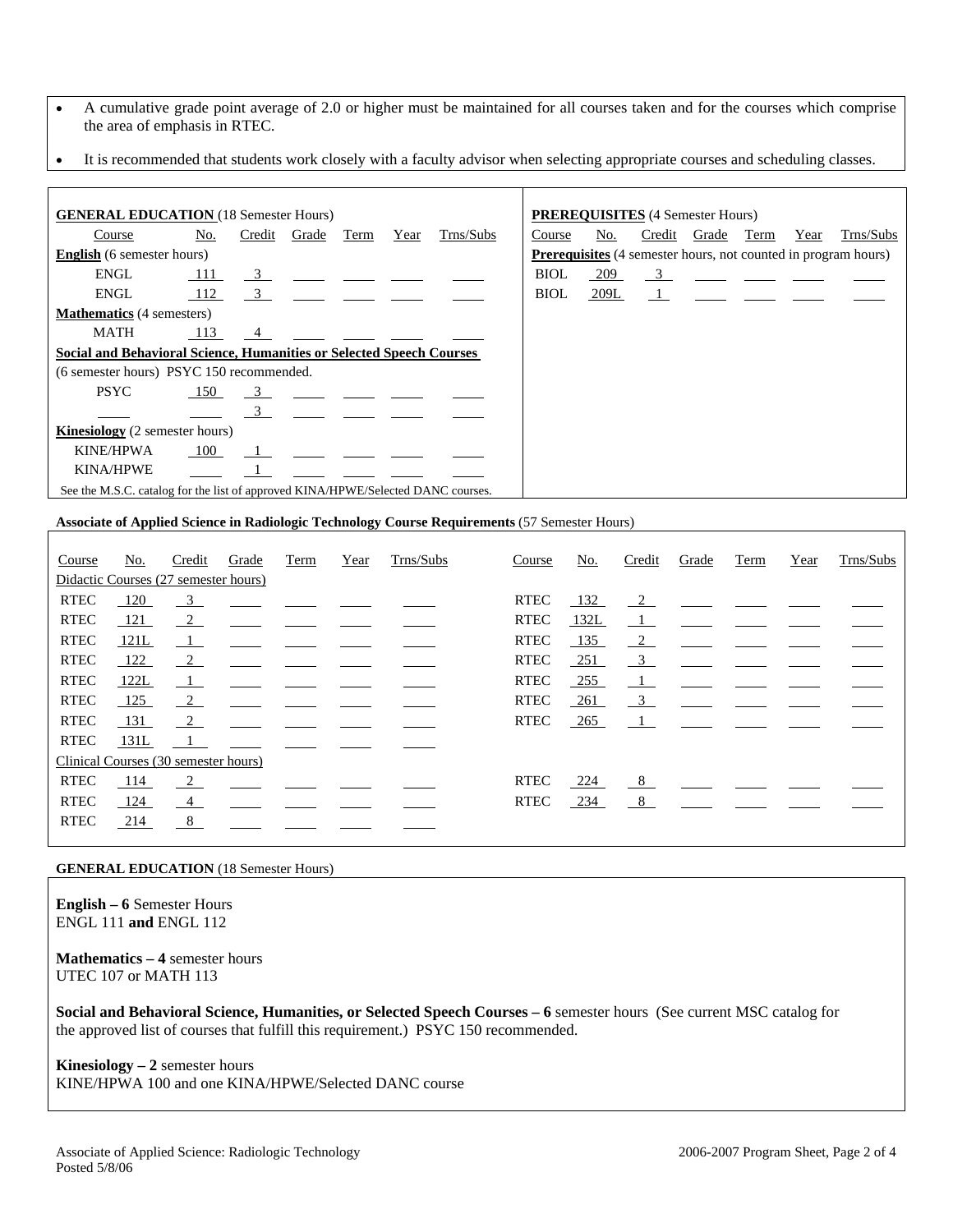## BIOL 209 and BIOL 209L

(Must be successfully completed within a five year period prior to acceptance in the Radiologic Technology Program. If the student is enrolled at the time of application, acceptance into the program will be based upon successful completed of this course. Successful completion means achieving of grade of "C" or higher.)

## **Associate of Applied Science in Radiologic Technology Course Requirements** (57 Semester Hours)

These courses must be completed in sequence and may only be taken after acceptance in the Radiologic Technology Program.

## **Didactic Courses**

RTEC 120 Introduction to Radiologic Technology RTEC 121 Radiographic Anatomy and Positioning I RTEC 121L Radiographic Anatomy and Positioning I Lab RTEC 122 Principles of Radiographic Exposure RTEC 122L Principles of Radiographic Exposure Lab RTEC 125 Radiologic Science RTEC 131 Radiographic Anatomy and Positioning II RTEC 131L Radiographic Anatomy and Positioning II Lab RTEC 132 Radiographic Equipment and Special Imaging RTEC 132L Radiographic Equipment and Special Imaging Lab RTEC 135 Radiation Biology and Protection RTEC 251 Radiographic Pathology RTEC 255 Radiographic Assessment I RTEC 261 Radiographic Review RTEC 265 Radiographic Assessment II **Clinical Courses** RTEC 114 Radiographic Clinical Experience I RTEC 124 Radiographic Clinical Experience II RTEC 214 Radiographic Clinical Experience III RTEC 224 Radiographic Clinical Experience IV

RTEC 234 Radiographic Clinical Experience V